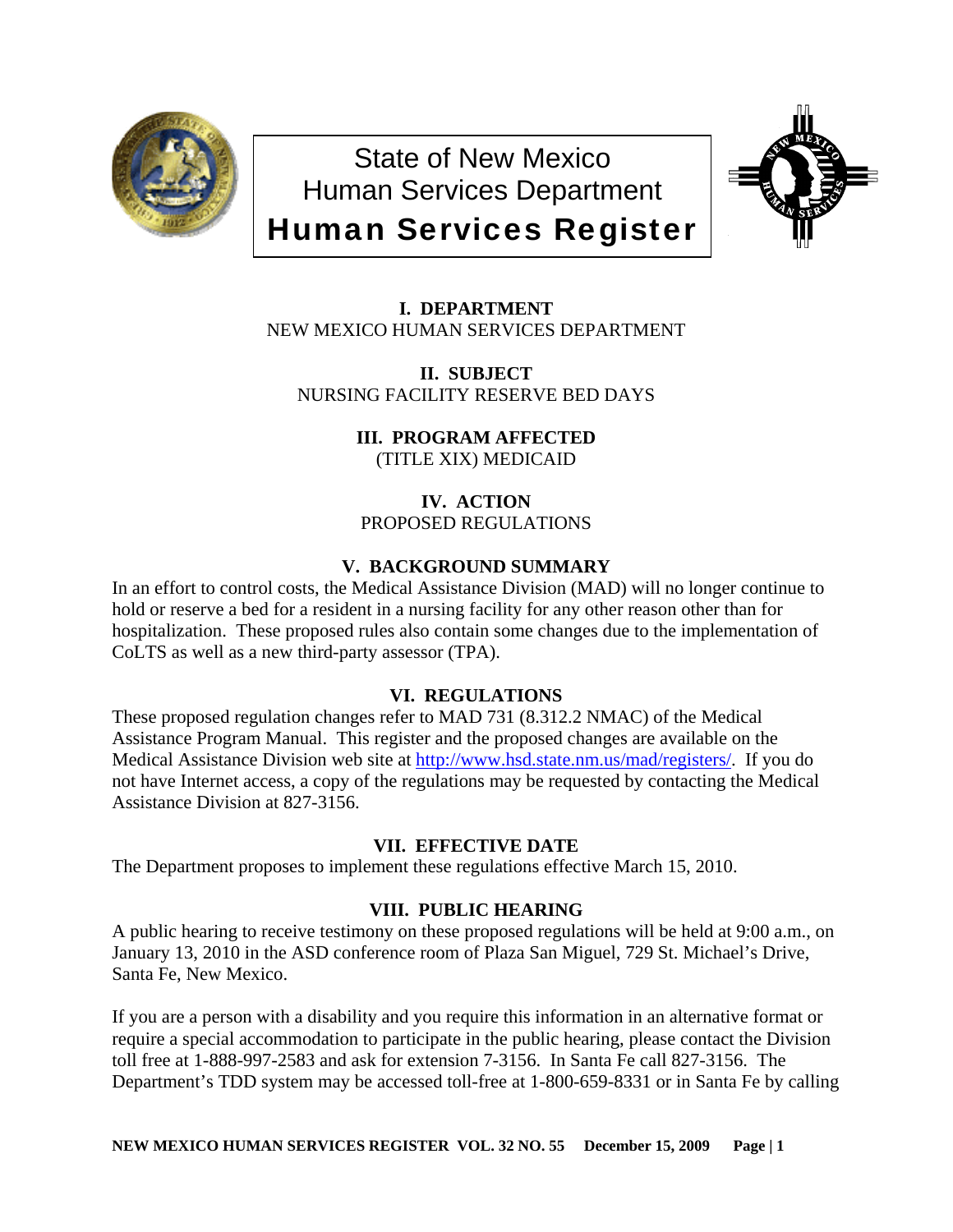827-3184. The Department requests at least ten (10) days advance notice to provide requested alternative formats and special accommodations.

#### **IX. ADDRESS**

Interested persons may address written or recorded comments to:

Kathryn Falls, Secretary-Designate Human Services Department P.O. Box 2348 Santa Fe, New Mexico 87504-2348

These comments must be received no later than 5:00 p.m. on January 13, 2010. Written and recorded comments will be given the same consideration as oral comments made at the public hearing. Interested persons may also address comments via electronic mail to: [Magdalena.Romero@state.nm.us.](mailto:Magdalena.Romero@state.nm.us)

#### **X. PUBLICATIONS**

Publication of these regulations approved by:

KATHRYN FALLS, SECRETARY-DESIGNATE HUMAN SERVICES DEPARTMENT